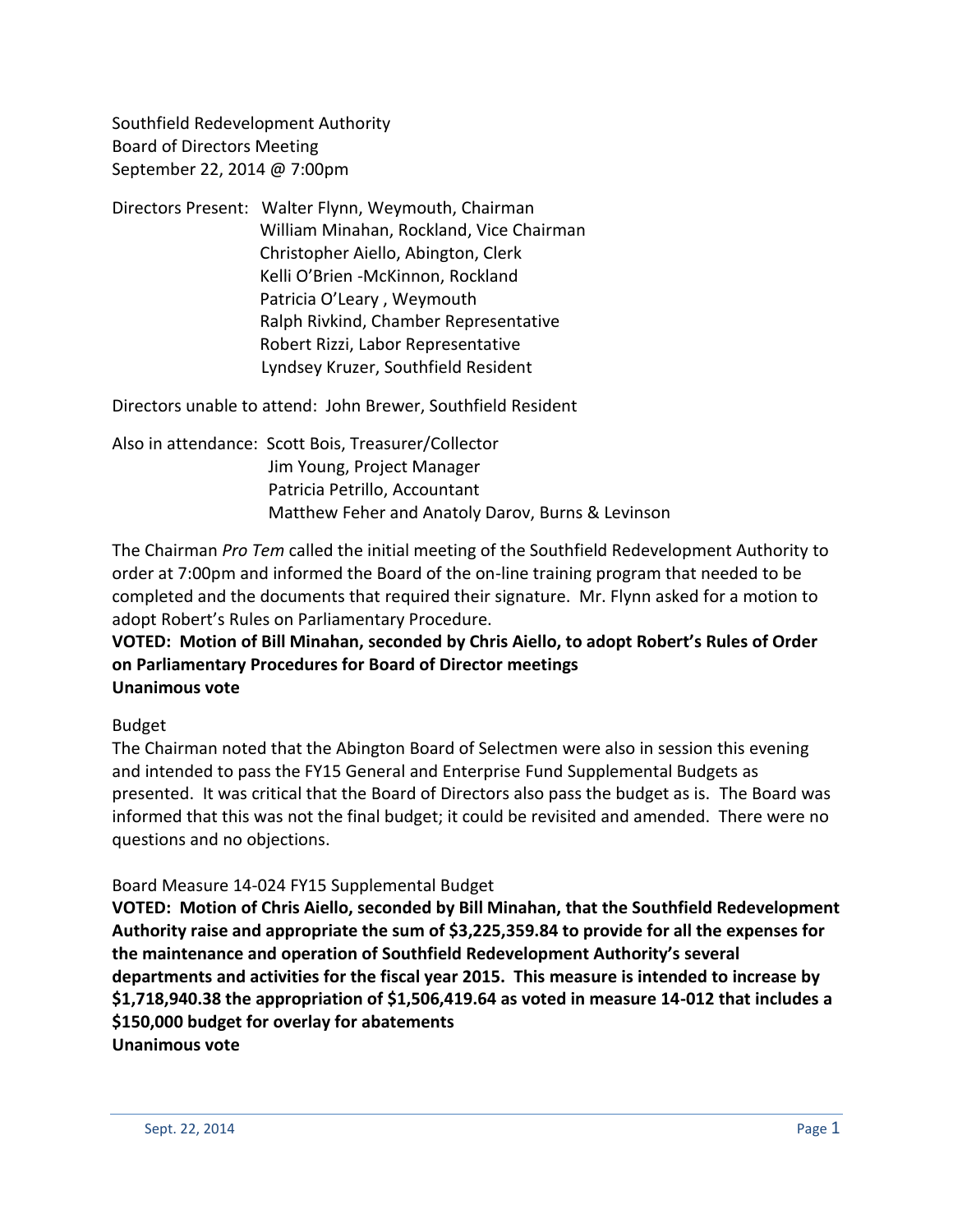Board Measure 14-025 FY15 Supplemental Enterprise Fund Budget

**VOTED: Motion of Bill Minahan, seconded by Ralph Rivkind, that the Southfield Redevelopment Authority raise and appropriate the sum of \$537,250 to provide for all the expenses for the maintenance and operation of Southfield Redevelopment Authority's Water and Sewer Enterprise Fund for the fiscal year 2015. This measure is intended to increase by \$384,500 the appropriation of \$152,750 as voted in measure 14-013 Unanimous vote**

The Chairman introduced the Town of Weymouth's attorneys, Matthew Feher and Anatoly Darov of Burns & Levinson. They distributed overview materials to the Directors and noted that they negotiated the mitigation agreement between the Town of Weymouth and LNR/Starwood, and were involved in the writing of the new enabling act with LNR/Starwood. Mr. Feher reviewed the deadlines and deliverables in the transition timeline.

October 15, 2014

The Tax Plan must be submitted to A&F and DOR. A Trust Indenture Certificate from the 2010A Bond trustees must be submitted to A&F. If these two events do not occur by Oct. 15th then the Towns are not responsible for tax collections or municipal service delivery, and Section 19 of the Enabling Act would be voided.

December 18, 2014

All Zoning By-Laws, Regulations, and all other operative agreements must be revised to correspond with the new Act. The DDA must be amended to obligate Starwood to build water and sewer infrastructure, and the Deficiency Payment needed deferral approval from the State along with a state commitment to finance Phase 2 of the Parkway.

The Board was informed that October 15, 2014 and December 18, 2014 were hard date requirements that must be met to obligate Starwood and Host Towns under the Act. If the Tax Plan and the 2010A Bond Amendment did not happen, then Starwood would not be obligated to undertake development of water and sewer infrastructure and the Host Towns would not be obligated to collect taxes or provide services. If the Tax Plan was not submitted on time the towns would never take over taxes or services.

Mr. Rivkind was informed that home rule zoning authority was applicable to Southfield property located within each Host Town's jurisdiction.

Mr. Rizzi was informed that the financing for Parkway-Phase 2 would depend upon the redevelopment plan submitted. Mr. Feher noted that the State wanted the plan to include triggers on build-out to insure private development would take place within 3-5 years. Ms. Kruzer was informed there were no hard deadlines to modify the Parkway MOA, but it was in the best interest of the Towns to get it done as soon as possible so they can collect taxes and provide services.

Mr. Feher stated, once the redevelopment plan was in place, and the tax plan was approved, the Trust Indenture Certificate was delivered, the Parkway MOA was modified and a State finance agreement on Parkway Phase-2 was in place, then the Towns would be obligated to provide services, accept roads and collect taxes. If any of these things did not happen, then the Towns would then be in a position to receive only annual excess revenue from SRA.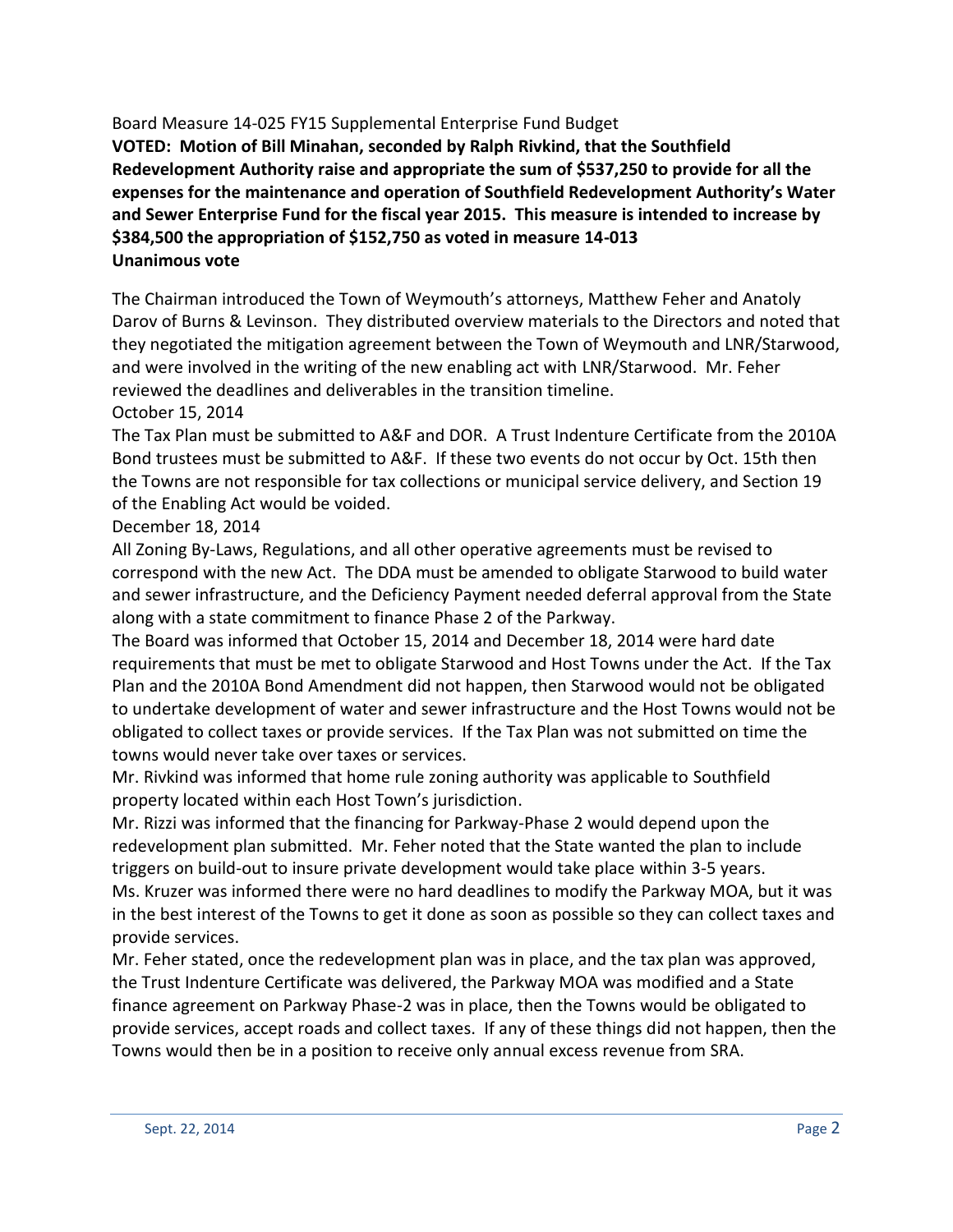No matter what happens, Starwood remains obligated to establish a dedicated commercial zone and submit an Open Space Preservation Plan to SRA.

Mr. Minahan inquired which of the tasks was the most challenging and was informed that getting the Tax Plan submitted by Oct.  $15<sup>th</sup>$  was the biggest challenge. How to plan the transfer of tax collection to the towns and provide reimbursement for municipal services from Jan to July was an important component of the Tax Plan. Mr. Feher noted that the Tax Plan had to be submitted by that date, not approved by that date.

Mr. Aiello was informed that it was the Authority who had to negotiate with AnF and DOR by Oct.  $15^{th}$ . AnF and DOR are committed to work with the Authority and the Towns.

Mr. Rizzi was informed that the status of the redevelopment plan was not known at this time.

## Organization of the Board

Eric Hart, Advisory Board member, officiated over nominations for Chairman of the Board. **VOTED: Motion of Bill Minahan, seconded by Chris Aiello, to elect Walter Flynn as Chairman of the Board**

**7-0-1 vote Mr. Flynn abstained**

**VOTED Motion of Chris Aiello, seconded by Lyndsey Kruzer, to elect Bill Minahan, as Vice Chairman**

**7-0-1 vote Mr. Minahan abstained**

**VOTED: Motion of Walter Flynn, seconded by Bill Minahan, to elect Chris Aiello as Clerk 7-0-1 vote Mr. Aiello abstained**

The Chairman noted that the Board was now in a new business with a lot of things to cover in 4 weeks. He proposed that the Board have a Finance Committee. He appointed Pat O'Leary as the Chairman of that committee because she had the time to devote to such matters and would be the Board's agent dealing with A&F. Ms. Kruzer and Mr. Minahan also volunteered to serve on the committee. Mayor Kay, Weymouth invited the finance committee to attend her weekly conference call to A&F.

Mayor Kay also proposed that the Finance Dept. in the 3 communities be allowed access to MUNIS. Mr. Aiello was informed the motion was for remote access from the three towns; he indicated he wanted to confer with Abington's Town Accountant before voting. Eric Hart, Rockland Town Accountant, indicated that MUNIS access should be browse only. Mr. Bois stated secure remote access would be set up as soon as possible.

#### **VOTED: Motion of Pat O'Leary, seconded by Ralph Rivkind, to work with the three communities to establish MUNIS remote access Unanimous vote**

Ms. Kruzer distributed two motions for the Board's consideration

**1) Motion of Lyndsey Kruzer, Seconded by Pat O'Leary, that the staff of the Southfield Redevelopment Authority be directed to: Contact by telephone or email the appropriate contact at any organization or entity which is responsible for irrigation of a common area at Southfield and for which said irrigation has been shut off by action of the SSTTDC and solicit**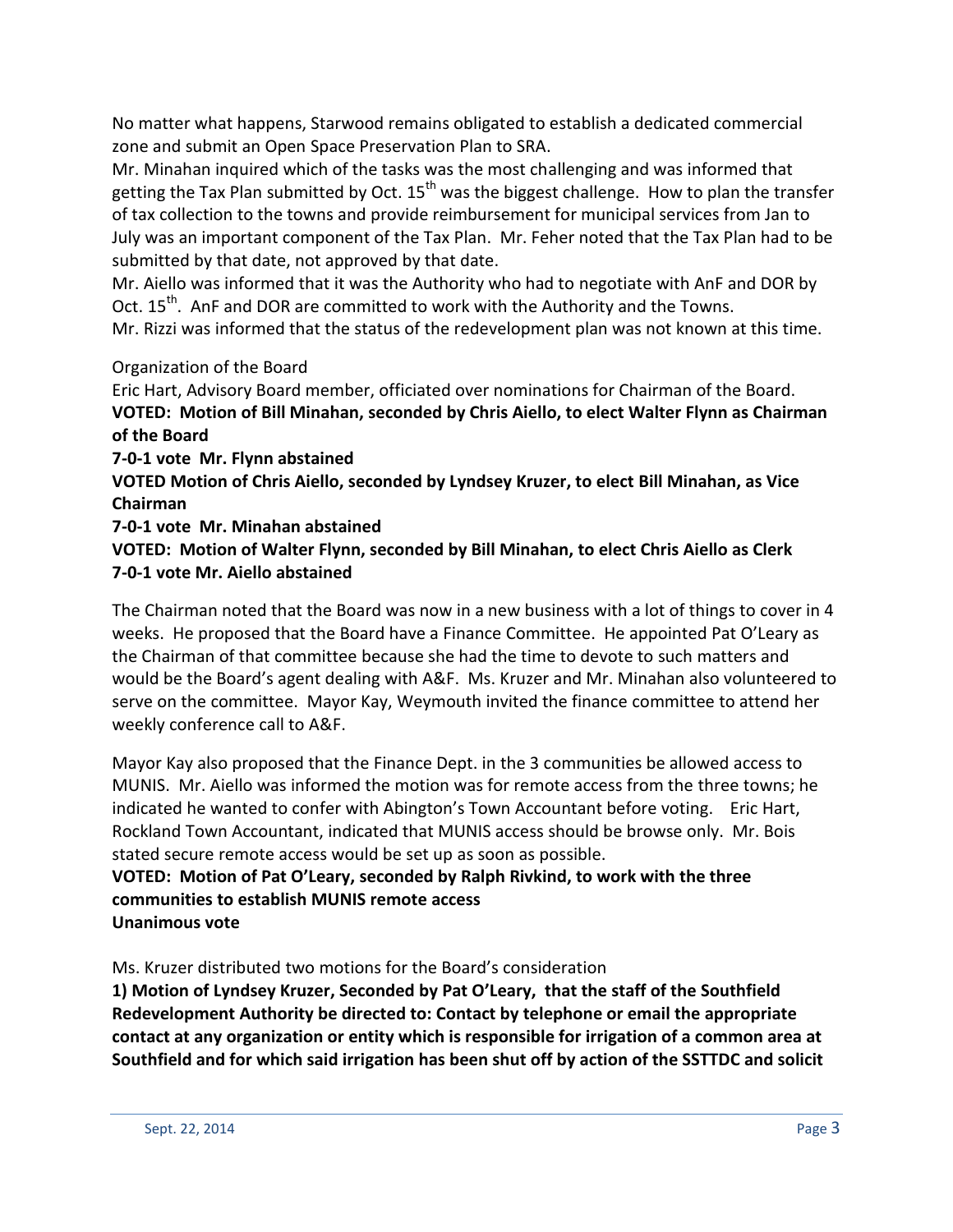## **their assurance written or by email that they will pay future invoices associated with irrigation of said common area – and – Upon receipt of that written or email assurance, expediently restore irrigation to that area.**

#### **No vote**

Mr. Minahan was informed that there was a prior agreement between SSTTDC and LNR on a 60/40 cost split to irrigate some sections of Southfield. Mr. Bois noted SSTTDC's portion of limited irrigation last year totaled \$50K. The FY15 Budget only has \$10K in there with no irrigation turned on this year. Mr. Minahan suggested to table the motion for now. Ms. O'Leary voiced concern that LNR's planting material might be lost if not irrigated. It was noted that the growing season was over. Mr. Rivkind stated the Board needed to set a precedent to stay within the current Budget and to develop a Budget with LNR/Starwood participation for irrigation in the spring. Mr. Aiello stated he didn't appreciate receiving a motion during a meeting with expectations of Board action; he wanted time to read it and give it some thought.

## **VOTED: Motion of Chris Aiello, seconded by Kelli McKinnon to table the motion 6-2 vote Kruzer and O'Leary opposed**

**2) Motion of Lyndsey Kruzer, seconded by Ralph Rivkind - for purposes of discussion - that the commercial and residential water rates be restored to those imposed prior to the March 10, 2014 SSTTDC Board of Directors meeting, and that the staff of the Southfield Redevelopment Authority be directed to (1) Send an invoice directly to the appropriate contact at the Massachusetts Department of Transportation (Thom Dugan, Deputy Chief of Staff) for any outstanding irrigation costs associated with the Delahunt Parkway (\$57,888.85 plus or minus). (2) Send courtesy copies of that correspondence to other involved parties as evidence of the resolution of the issue (3) Develop and enact a plan to credit any additional funds charged and/or paid by rate payers since the water rates were increased subsequent to the March 10, 2014 meeting. Such plan should forgive any penalties upon any rate payer who paid the original rate but did not pay the additional (approximately 20%) increase for those months.**

Mr. Bois noted that the invoice in question was forwarded to DOT through LNR, and that Mr. Young received a request to send MassDOT an electronic copy of the original bill issued to LNR South Shore LLC, which was done on Sept. 19, 2014.

The Board was informed that the former SSTTDC Board voted to increase the water rate because of a potential revenue deficit due to approximately \$150K in uncollected water charges; the rate change was not a surcharge. Mr. Bois would look into waiving interest charges and the enterprise fund legal statutes on forgiving unpaid debt. The Chairman stated the issue may be tabled for reconsideration at the next meeting. Mr. Rivkind voiced concern on the Board's consideration of forgiveness of debt; that some residents paid in good faith and some didn't. They should not receive a discount.

Mr. Bois indicated discussions on the final Enterprise budget would include an analysis to lower the water rate based on the quantity of water needed and the price for water supply.